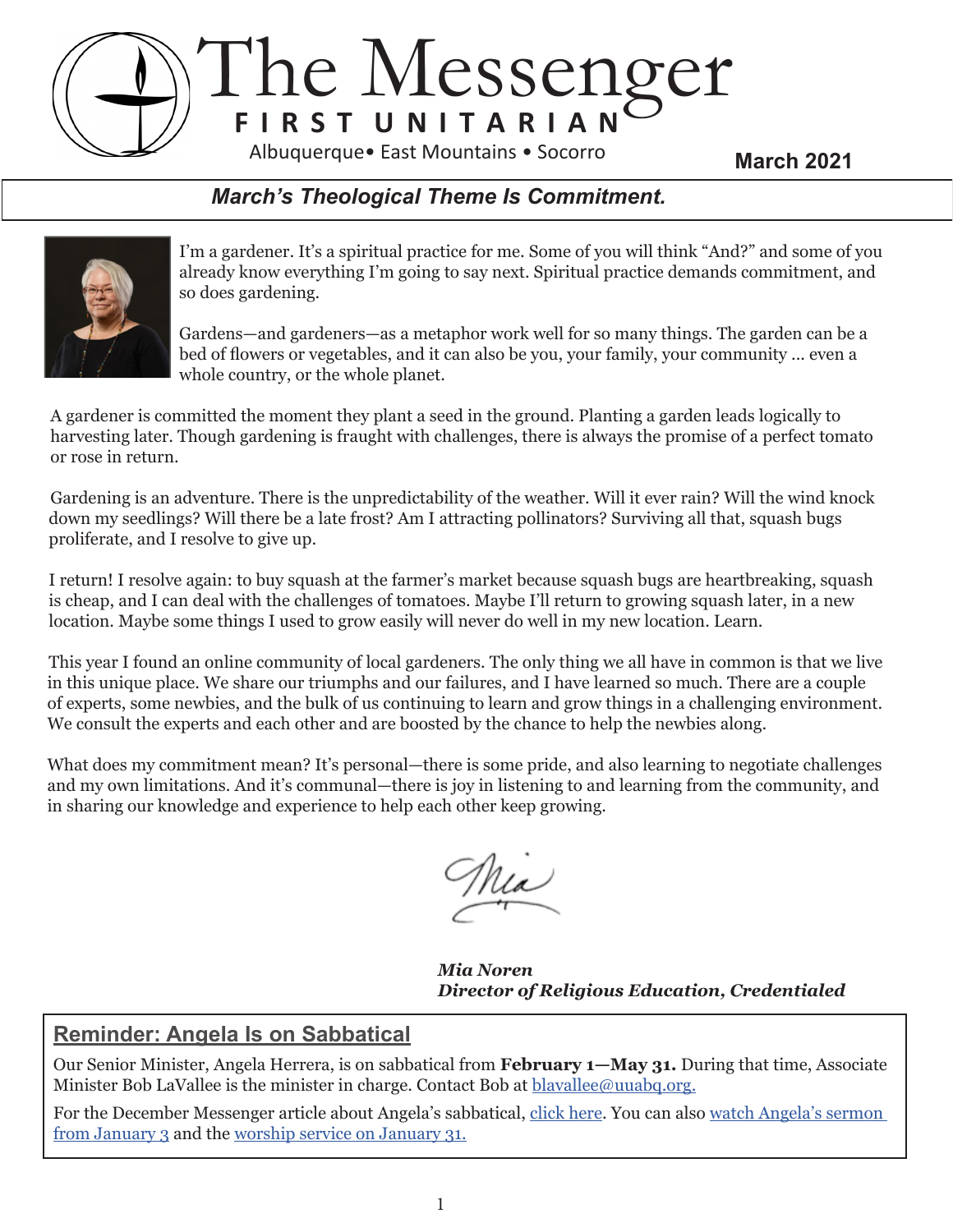# **Worship Calendar for March**

**Go to www.zoom.us to set up your free account, download the app to your computer or smart device, and select "Join a Meeting." You can also call in without a computer or smart device to (669) 900-6833 and, when prompted, enter the meeting number.**

| <b>Virtual Worship</b>                                   | <b>Virtual Vespers</b>                                |
|----------------------------------------------------------|-------------------------------------------------------|
| Sundays at 11:00 am                                      | Wednesdays at 7:00 pm                                 |
| Led by our ministers and music director, all of our Zoom | These short (25-minute) services offer a midweek      |
| worship services are intergenerational, and contain a    | respite with readings, music, meditation, and prayer. |
| message for all ages as well as music                    | Small-group conversations are also offered after each |
| and a homily.                                            | service.                                              |
| Enter Meeting ID: 168 223 701 or click here.             | Enter Meeting ID: 593 831 292 or click here.          |

#### **March 7 Guest Minister,** *The Rev. Joel Miller*

*Rev. Joel is the Interim Minister at All Souls Indianapolis. A graduate of Starr King School for the Ministry in Berkeley, CA, his ministry includes opening and serving the Columbine UU church in the Denver area for 7 years, serving as senior minister in Buffalo, NY for 11 years, and serving as interim minister for 5 different UU congregations since 2011. He is primarily a Humanist, but has been surprised to find himself a theist because of his spiritual practices in recovery from alcohol addiction.*

## **March 14**

#### **At the Precipice: Climate & Faith**  *The Rev. Bob LaVallee*

Inspired by Laura Paskus' recent book *At the Precipice*, Rev. Bob will discuss how faith can drive our response to a changing climate in the world and at home here in New Mexico.

## **March 21**

## **Guest Minister,** *Dr. Elias Ortega*

*Dr. Elias Ortega is the President of Meadville Lombard Theological School. He is an interdisciplinary scholar who received his M.Div. and Ph.D. (Religion and Society, Magna Cum Laude) from Princeton Theological Seminary. In addition to leading Meadville Lombard, he currently serves the larger Unitarian Universalist movement as a member of the UUA's Commission on Institutional Change.* 

## **March 28**

## **Beloved Conversations: Justice, Discomfort, and Joy**

## *The Rev. Bob LaVallee*

Participants in the Fall session of the Beloved Conversations program share their learnings and lessons. Rev. Bob LaVallee leads the discussion.

## **Seeking Children's Affirmation Videos**

We are looking for some new videos of community members reciting the Children's Affirmation for Sunday Worship on Zoom. Families, kids, youth, adults (or pets!) are encouraged to get creative and send them in. Contact Rev. Bob for guidelines on how to submit your creation.



## *We Light a Candle*

We grieve the death of longtime member Mary Hurst. We hold her husband Donald and her family and friends in our hearts.

We grieve with the family and friends of church member Alan Porter, who has died after a long illness. We hold his wife Gail Feigenbaum in our love.

We hold Sarah Peterson in our hearts as she grieves the recent deaths of her two brothers.

We hold Bethe Orrell in our hearts as she grieves the death of her mother-in-law, Dorothy.

We grieve with Patrick Rodriguez & Andrew Rodriguez, whose mother Rachel has died. We hold the entire Rodriguez family in our love.

We send our healing thoughts to Pat Diem and to Kathleen Rhoad as they each recover from surgery.

We light a candle for Casey Spivey's sister, Susan, who was hospitalized with Covid and is now recovering at home.

We hold Geri Knoebel in our care as she has surgery on March 8. We send our prayers for a quick recovery.

*If you're experiencing difficulties, health issues, or transitions, you can reach out to our Caring Network at caring@uuabq.org.*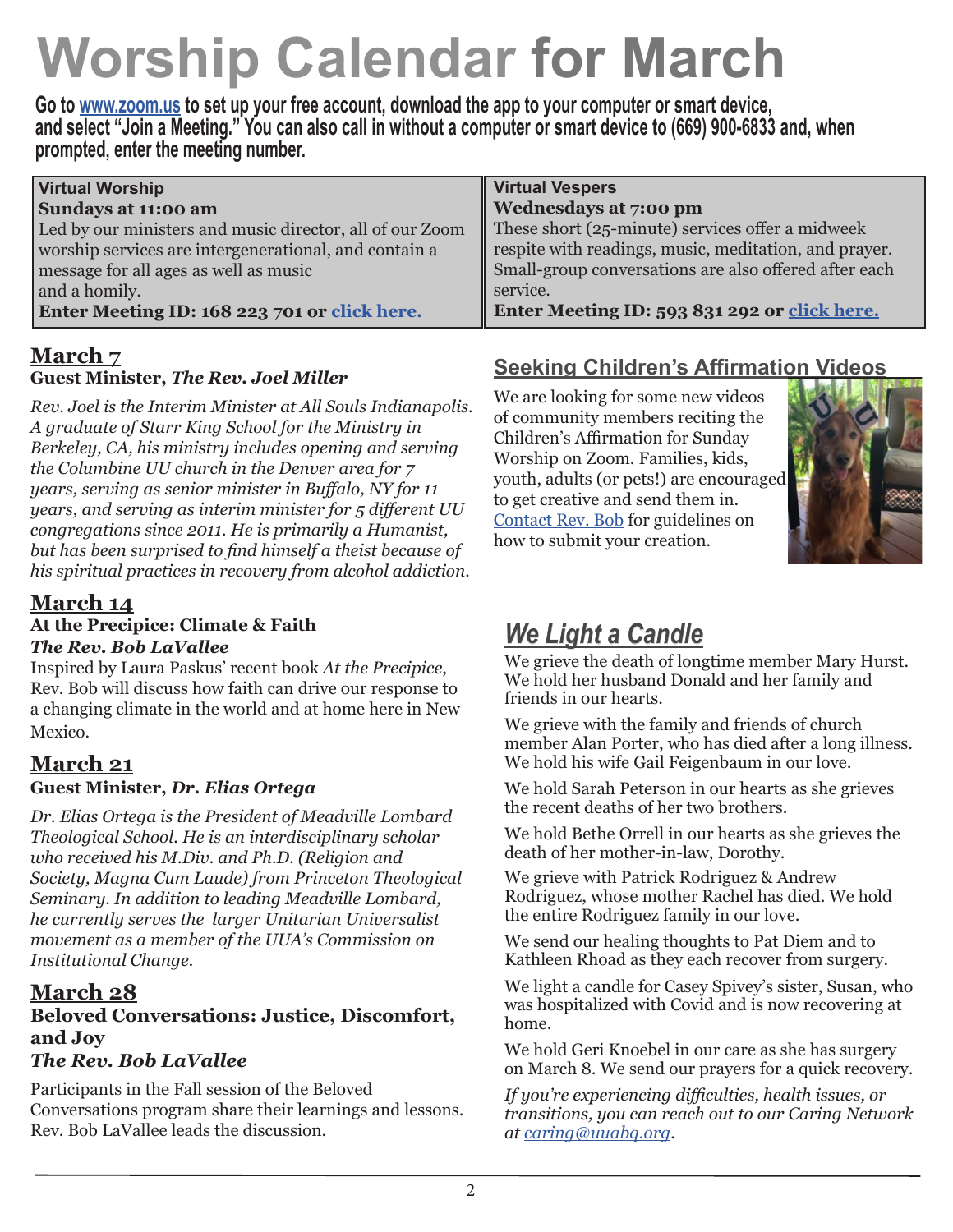# **Community News**

## **Membership Milestones**

#### **A warm welcome to our newest members, who joined the church in February!**

Arabella Flores Annette, Jay & Tristan Forrest Elly Van Mil

#### **Happy Membership Anniversary to the following members of our community:**

#### **One Year**

Chuck & Louann Blocher Holly Reina Jordan Jones KoDo Brian Slosman

#### **Five Years**

Andy Apple Vivian Cannon Austin Silva & Amanda Wachtel

#### **Ten Years**

Callie Cone Damaris Donado & Dimitri Kapelianis Tom Dorr Katie Crawford

### **Fifteen Years**

Carol Cowan

### **Twenty Years**

Dave & Mary Colton Cynthia Applegate & David Robertson

### **Twenty-five Years**

Lisa Spriggs

**Thirty Years** Ron Randall

**Thirty-five Years**

Anne McGoey

**Sixty-two Years!** Ina Miller

*Are You Ready to Join the Church?* We will have our next virtual joining ceremony on **Sunday, March 7 at 12:15 pm.** If you have not done so yet, please fill out an "I'm Ready to Join" form on our website under "Connect—Becoming a Member."

## **Advising Rev. Bob**

The work of this church is a work we do together, and our ministers don't go it alone. If you have feedback about Rev. Bob LaVallee's ministry, insight or comments about how he is doing, please send it to a member of his Advisory Committee (listed below). This feedback will help guide the work of this church, and it will help LaVallee's Advisory Committee write their evaluation for the UUA Ministerial Fellowship Committee in the fall. Because we are all in covenant, we ask that anyone offering feedback tell us who they are. Members: Larry Alei (alei\_79@yahoo.com), Kelsey Atherton (kelsey.d.atherton@gmail.com), Judy Goering (goering1951@yahoo.com), Gil Gutierrez (nvomxo@hotmail.com), and Carla Williams (toosnoop@yahoo.com).

## **Change for the Future 2021!**

During the Annual Meeting on January 31, our church members voted for this year's Change for the Future recipients. This program gives designated funds from the weekly offering to a different nonprofit each quarter. The votes are in, and our recipients are:

- **• ACLU of NM** protects and advances justice, liberty, and equity as guaranteed by the constitutions of New Mexico and the United States, especially focused on groups that have been historically disenfranchised.
- **• Brain Injury Alliance of New Mexico** will use funds to pay for an Outreach Program Coordinator to respond to requests for assistance, organize volunteers, improve services and support, and stock and distribute brain injury survival toolkits.
- **• La Plaza de Encuentro** is improving digital integration and literacy during Covid-19 to include essential computer technology skills, access to technologies, and support services to strengthen our Latinx immigrant community.
- **• Read to Me Network** will use funds to address the need for greater diversity in children's books by buying quality books to donate to children to fill the gap left in donations due to the pandemic.

Recipients for each quarter are announced during each service when we take our offering. You can donate on our Giving Page at

#### http://uuabq.com/pledging-and-contributions/ giving-page/

and designate the "Change for the Future" program.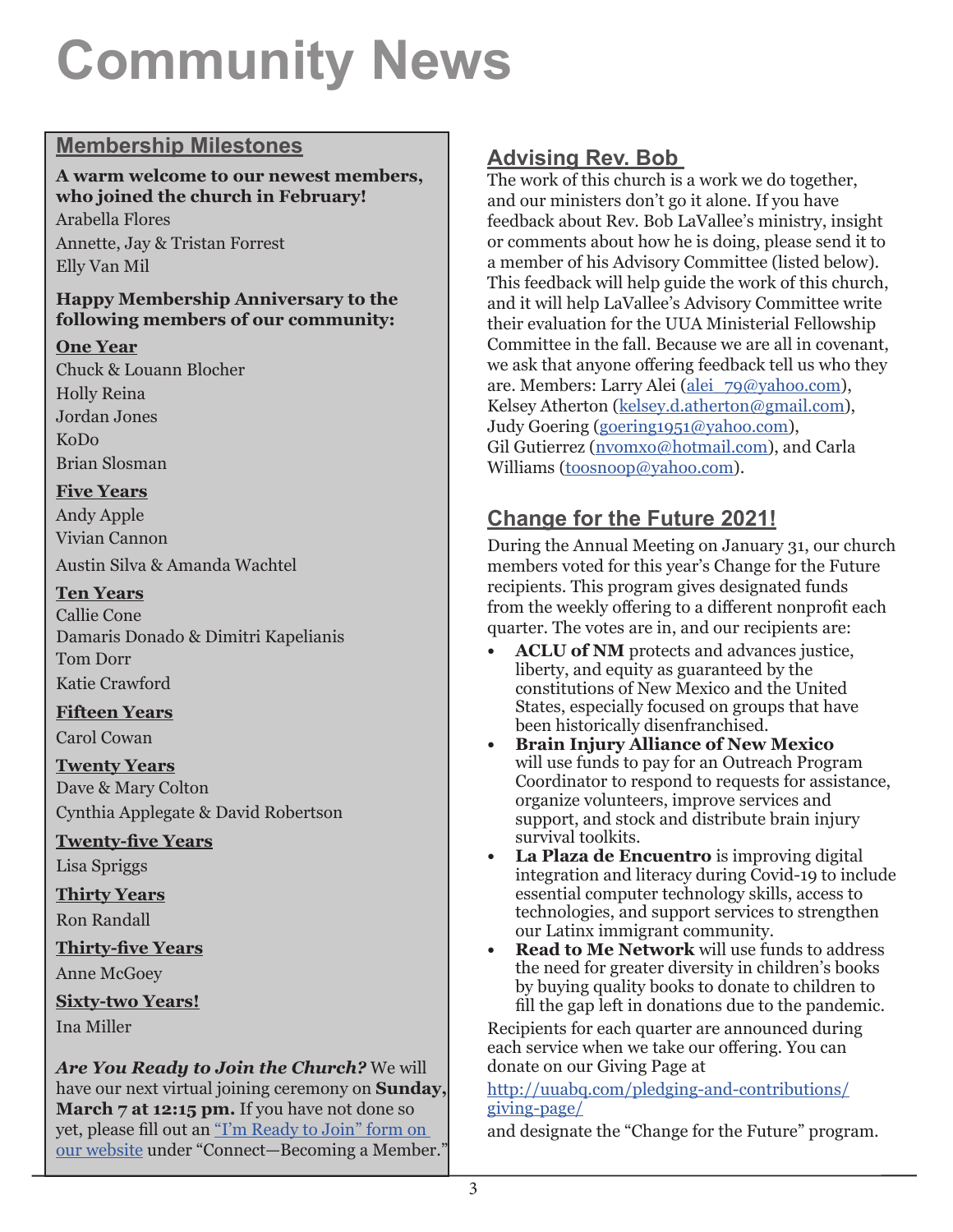# **Community News**

## **All-Member** *Virtual* **Art Show**

The Arts & Aesthetics Committee is proud to announce they are now accepting submissions for an **All-Member Virtual Art Show to start mid-March.** Images of submitted art pieces will be displayed on our website for viewing and purchase by the public. Thirty percent of artists' sales will be donated to First U.

To submit, please fill out the online form by March 7. For help with sizing and submitting photos of your work, contact Graham Bowkett at graham.bowkett@ gmail.com. For other questions about the show, contact Sally New at sallyprn100@icloud.com.

## **Addiction Recovery Ministry**

"Two Commitments That Help Early Recovery," inspired by the Addiction Ministry Handbook:

**Attend to good nutrition:** Two points are important here – achieving nutritional balance and establishing a regular schedule for meals. Not only is the commitment of adhering to a meal schedule valuable, but the emptiness stimulated by missed meals can cause mood swings that may be a trigger for addictive behaviors. Good nutrition also means moderation with caffeine and sugar, because their physiological effects can mimic the rush and withdrawal associated with addictions.

**Pursue honesty:** Beyond the concepts of right and wrong, dishonesty is bad for our mental health. Telling lies makes us then live in fear of being caught. Addicted people or those of us in active addiction may feel compelled to tell lies to maintain our addictive lifestyle. The guilt, shame, and anxiety that builds with each new lie (especially the lies we tell ourselves) is a further temptation to use our addictive behavior or substance to feel better.

While perhaps difficult at first, both good nutrition and the pursuit of honesty can help us reach that next step of sobriety and recovery. **If you or someone you love is struggling with addiction, please join us right after the service on Sunday, March 7 on Zoom.** 

**Meeting ID: 961 4648 2750. Password: 425559**

## **Board of Directors Update**



**I am not a gardener.** But in these first few warm days of spring, the metaphor is irresistible; forgive me. The Board is hard at work preparing the ground for what we hope will be the start of new life—postpandemic life—at our church.

The Board has provided questions for the task force looking into the **possible purchase of the ARC Building** that currently sits in the middle of our campus. Generous donors have already indicated that they would be willing to cover a significant portion of the cost, and the Task Force is looking into whether the purchase would make sense for our congregation in terms of our current needs and finances. If the Board recommends purchasing the building, we will hold a special congregational meeting to vote on whether to take on a mortgage, if one will be needed.

Board members have stepped up to serve on the Church's standing committees. The Finance Committee will be looking into our overall financial health. New board member Carla Williams will serve on two groups—the COVID-19 Council and a still-to-be-formed Reopening Task Force—that will work together to decide when it is safe for the church campus to reopen, and how to do it safely for different groups. We are all missing worship together, but **our values lead us to follow the science, minimize risk for the most vulnerable among us, and do all we can to come together as safely as we can.** Until then, I hope you find nourishment at Wednesday Vespers, our Sunday Worship services, or in the myriad groups who are still meeting in cyberspace.

*- Mikaela Renz-Whitmore, President of the Congregation*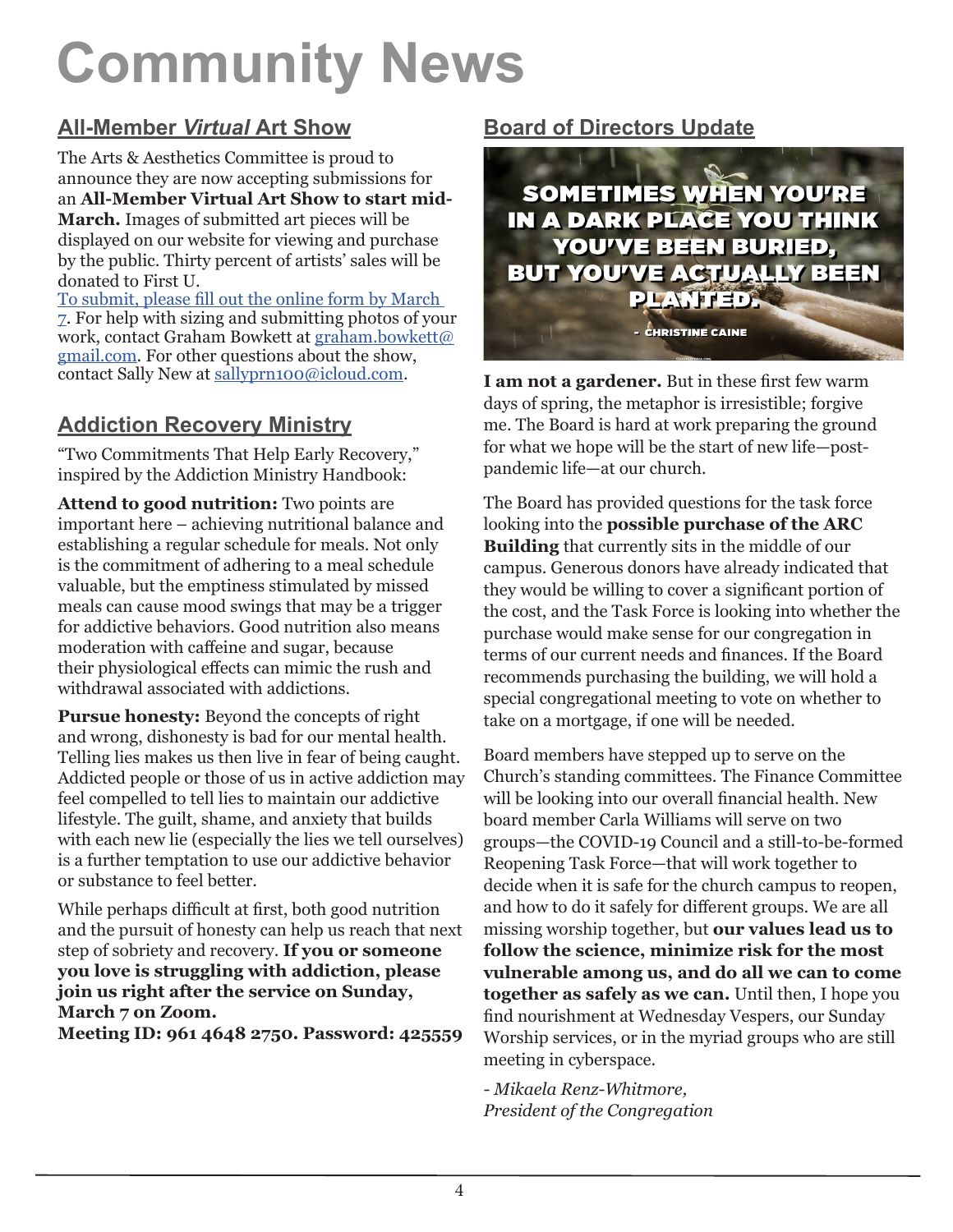

## **From Our Director of Religious Education**

*"Never doubt that a small group of committed, thoughtful people can change the world. Indeed, it is the only thing Margaret Mead* 



#### **Greetings!**

March's theme is Commitment. Unitarian Universalist religious education for children and youth is based on a commitment to asking questions and being curious. Curiosity can lead you down the wrong path sometimes (ask the cat!), but it also teaches you to recognize when you are at a dead end, put that path behind you, and go on. To change. To be able to say, "I don't know." A commitment to curiosity and questioning requires one to also be open to new ideas, experiences, people, and feelings. Most parents encourage this in their children. I think this commitment to change is unique in religious instruction.

Over the last few weeks, our children have been learning about the proposed new 8th Principle. We call our faith a "living tradition." We abscribe to six Sources of that living tradition, instead of adhering to the teachings of one holy book or one prophet. And when we learn new things, we expect our faith to change. We vote on adding new Sources and Principles, as well as changing them. We are committed to keeping an open mind to anything that might challenge and change us and our faith.

**Mia Noren, Dre@uuabq.org Director of Religious Education, Credentialed**

#### **RE Notes**

Children, youth and families can access RE learning anytime! Bitmoji Resource Rooms are available for Elementary and Youth. You can access them on our Facebook pages and on the church website:

#### Elementary Resource Room

#### Youth Resource Room

Or, click "Learn" from the main menu on the homepage, choose a room, and start clicking!

#### **Zoom Meetings**

Links to our meetings can be found on our Facebook page, in the Broadsheet, and on the RE Calendar on our website. Make sure you register your family on our website and contact Alana Rodriguez at reasst@uuabq. org if there are changes to your information, especially email. This is the only way we have to contact you.

#### **Volunteering**

Our typical RE programming depends on many volunteers, and I hear that families are just stretched to the limit these days. That's a big reason to change how we do things while we are meeting virtually. But know that our community is still 'the curriculum.' Now, more than ever, we want to show our children how a community shows up for each other. Classes will be shorter and simpler, and I still need you. Please connect with me at  $\text{dre@uualq.org}$  if you think you can help!

#### **Youth News**



One year. That's how long it's been since we were together in the La Amikoj Room. Some of the last things we did together were Teen Night at Explora and providing treats in the newly renovated Social Hall as a fundraiser for our group. All those Girl Scout Cookies ... yum! I sure miss those days and being with

all the wonderful youth in our church. Commitment is something we know a lot about. Remote learning, following the health order, not being with people we love—all things that require commitment.

Commitment can look a lot like climbing a mountain. The path is long and full of challenges, but we know there is a beautiful view waiting for us at the top. Just as often, though, it's like trudging through a thick forest, with dead ends and streams with slithering snakes. The trails are too steep and appear abandoned and unsafe, and when there's a fork, you have to choose which path to take, committing to the "what-ifs."

So, in First YoUUth this month, we're going to travel the path of COMMITMENT together. On this path we'll look for guideposts, otherwise known as the "Four C's." These are curiosity, change, conscience, and compassion. Explore the Youth Bitmoji Resource Room every week for more information on each of these "C's" and join in All Youth Check-Ins for discussion and fun!

#### **Alana Rodriguez, youth@uuabq.org Youth Programs Coordinator, RE Assistant**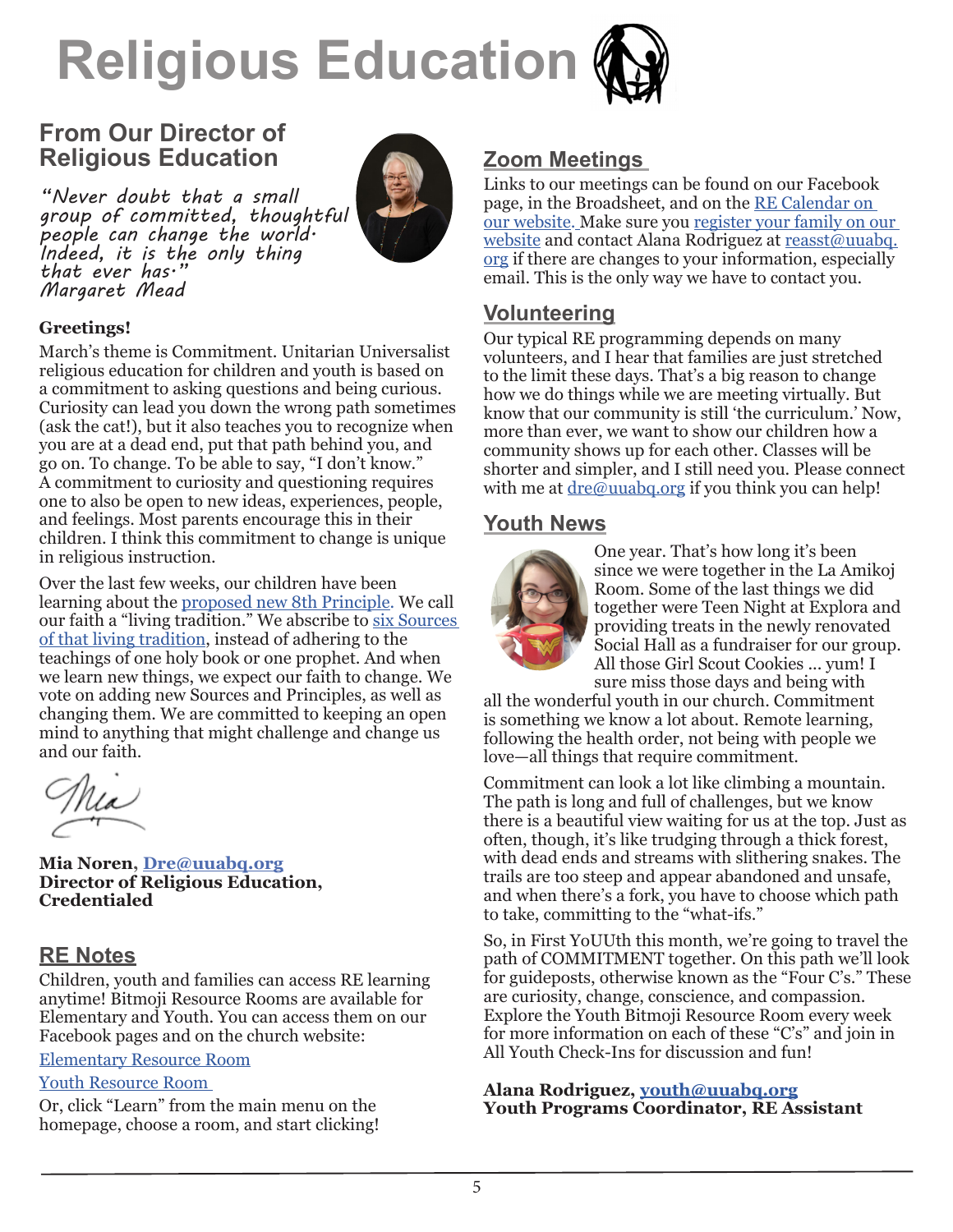# **Connect & Learn**

## Sunday Explorations

Join us every Sunday morning at 9:30 for discussion topics on spirituality, our wisdom sources, UU history, and taking our faith into action to address concerns of these times.

#### **Meeting ID: 842 4289 2753 Passcode: 041625**

#### **March 7**

**To Be a People of Commitment.** The Life Paths made through our commitments. How do we discern commitments and assume responsibilities? What are the influences that determine these commitments? How do the ancient texts address the significance of making commitments?

Angela Merkert, facilitator

#### **March 14**

#### **Faith and Commitment/Covenant: How Shall**

**We Live?** When we commit to values and principles of faith we also make commitments. How do those commitments support our choices in how we shall live our lives? We will include commitments to living our Seven UU Principles as a part of this discussion.

Angela Merkert, facilitator

#### **March 21**

**To Be an Ally; To Be in Solidarity.** There is a difference in the commitments made as we choose to be an ally or in solidarity with causes. How do our actions differ as we identify ourselves and our commitments?

Angela Merkert, facilitator

### **March 28**

#### **"Meeting Jesus Again for the First Time"**

**Part 1** using a book by the late Marcus Borg, a Jesus scholar and college philosophy professor. Many of us have left the Christian churches of our past, but Borg invites us to look with fresh eyes at the "pre-Easter Jesus." He writes that this Jesus has been distorted by later church doctrines/creeds. Consider this: What wisdom can we draw from the life and teachings of Jesus? Ron Friederich, facilitator

## **Music Notes with Susan Peck**

Our **worship in March** will feature classical music performances by Gabriel Longuinhos, Karl Winkler, and others, along with new pieces recorded by Disparate Parts, our contemporary band.



Watch for our **monthly Zoom Open Mic,** 4th Sunday at 4:00. We have a lovely group of musicians and writers sharing their work with an appreciative audience.

Members of **Chalice Choir and Sol Singers** are launching sessions to learn how to sing together using Jamulus, open-source software that helps musicians defeat time lag when playing and singing together on the internet.

## **Great Family Promise News!**

First Unitarian helped Family Promise of Albuquerque **successfully support over 80 families experiencing homelessness in 2020.** We continue to provide support for our host weeks and are now helping with laundry once a month.

Family Promise has successfully closed escrow on a building on San Pedro and will soon begin renovations so that it can operate as a shelter for families. We will keep you updated on how we, as a congregation, can continue to support Family Promise ABQ. If you would like to become involved, please contact Paula Fisher at fastfins@comcast.net.

## **Are You New to First U?**

Maybe you've joined the church recently, are planning to join, or are just starting to check us out during our online services. We have found one of the best ways to feel truly connected to our community is to join a small discussion group, so **New to First U Connections** is just for you! Drop in and get to know other newbies no need to sign up or make a long commitment. We meet once a month on the **first Tuesday at 7:00 pm, with our next meeting March 2.** 

**Meeting ID: 823 9345 8787 /Passcode: 681977**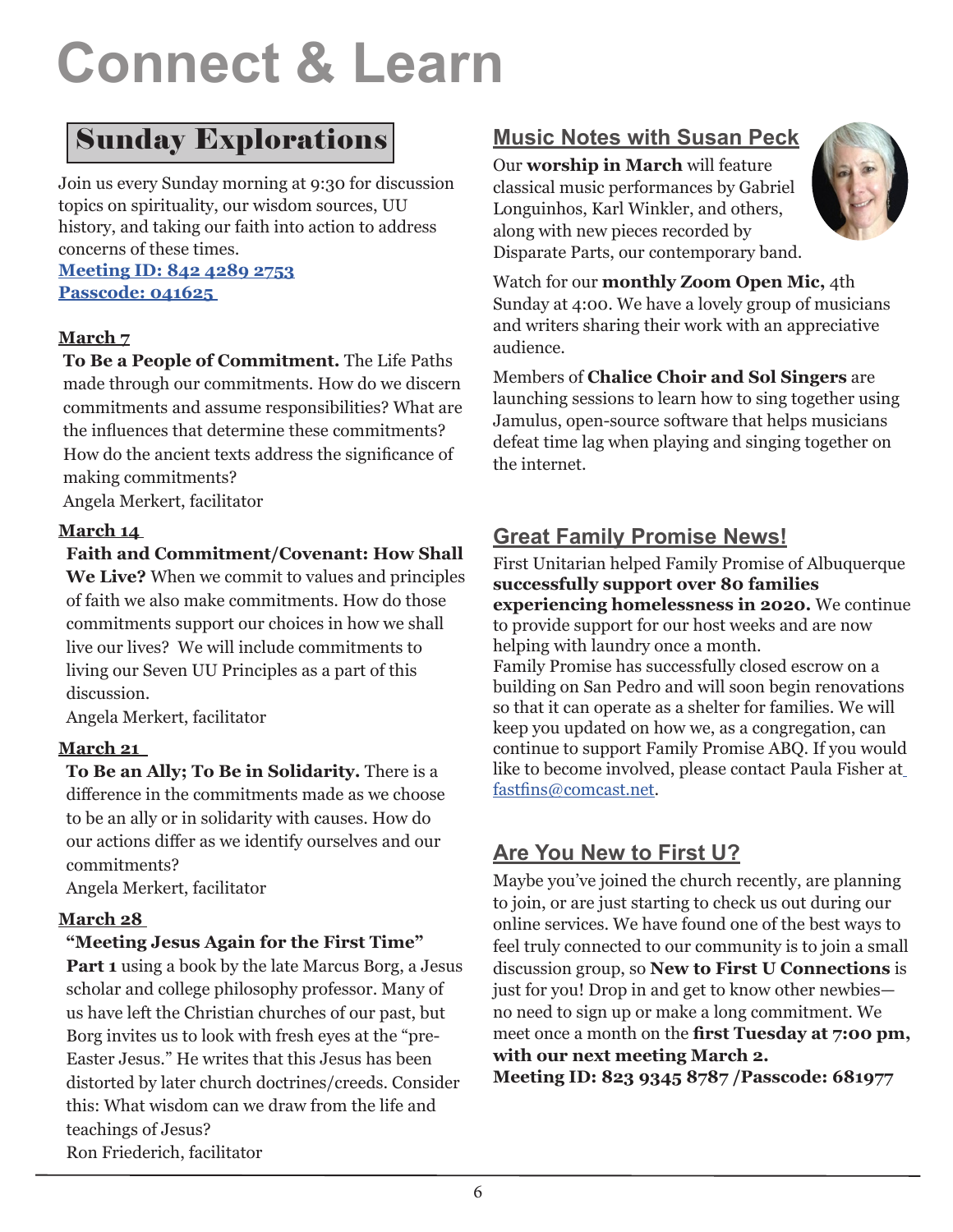## **Groups & Activities**

## **CUUPS This Month**

Join the Coyote Willow Covenant of UU Pagans for an **Ostara ritual on Saturday, March 20 at 7:00 pm.** Everyone is encouraged to ponder beforehand what you have gained and are leaving behind, and what you look forward to. You can share or write in a journal. Have the following items with you, if possible: something found blown on the wind (feather, leaf, etc.) and a seed that will be planted later or a raw egg, or even a cup that you'll sprinkle dirt over. Participants may also have a chalice or candle, their own items for grounding and centering, and food & drink for cakes and ale or feasting afterward.

CUUPS holds its **meet-and-greet/business meeting/planning session** on the 2nd Friday of each month at 7:00 pm. At this month's meeting on **March 12**, we will be have a presentation on Romani Spiritual Traditions by one of our local Roma, with our normal meeting afterwards. Please have a candle and lighter ready for the start of the meeting. **Email Victoria Rosquist at bboydbabe@gmail.com for login information for both of these events.**

## **Wisdom Circle: Herstory**

In observance of Women's History Month, we of ripe years will gather around our virtual table to share our stories about how women's roles have changed over the course of our lifetimes. All genders are invited to reflect on how these changes have manifested in our lives and what we've learned along the way. In this 101st year since U.S. women got the vote, we'll also look back at what being female meant in the eras of our mothers and grandmothers, and how their experiences got passed down to our families. To welcome spring, wear something sprightly and bring along your drink of choice + a favorite treat to nibble on. All are welcome to join the circle on

**Saturday, March 20 at 10:30 am.** Email Jerilyn Bowen at jbowen1@unm.edu for more information. Click here to join or enter Meeting ID: 962 2094 2211, Passcode: 485006.

## **UU People of Color Group**

We welcome all self-identified people of color in our congregation to join us in creating and holding a safe, confidential, and brave place for self-reflection and for the sharing of our individual experiences, to be held in community and compassion.

For more information, please contact Carmen Samora at carmenmsamora@gmail.com.

## **Brothers Men's Group**

Men of all ages in our community are welcome to join for conversation and support on the second and fourth Tuesday of each month at 6:00 pm. Join us on February 9 and 24 at

https://uuma.zoom.us/j/736923181.



**Bread, Wine, and Book Club** will meet **Friday, March 12 at 7:00 pm** on Zoom. We will be discussing *Small Island* by Andrea Levy. Contact Martha Beyerlein at martha.beyerlein@comcast.net for the meeting information.

**The Monday Afternoon Book Club** will meet **Monday, March 15 at 1:30 pm** on Zoom. The book is *American Dirt* by Jeanine Cummins. Please contact Joyce Etheridge at 509-308-5523 for further information.

**The Nonfiction Book Club** continues to meet on Zoom **Wednesdays at 2:00 pm.** We are currently reading *The Best American Science and Nature Writing 2020*. For meeting information, contact Bob Wood at 352-0212 or roberttwood@gmail.com.

**Reading on Racism Book Group's** selection for January is *Caste: The Origins of Our Discontents* by Isabel Wilkerson. Our meeting is **March 24, 3:00- 5:00 pm.** To join us and receive the Zoom link, please contact Kent Madden at revmadden22@gmail. com.